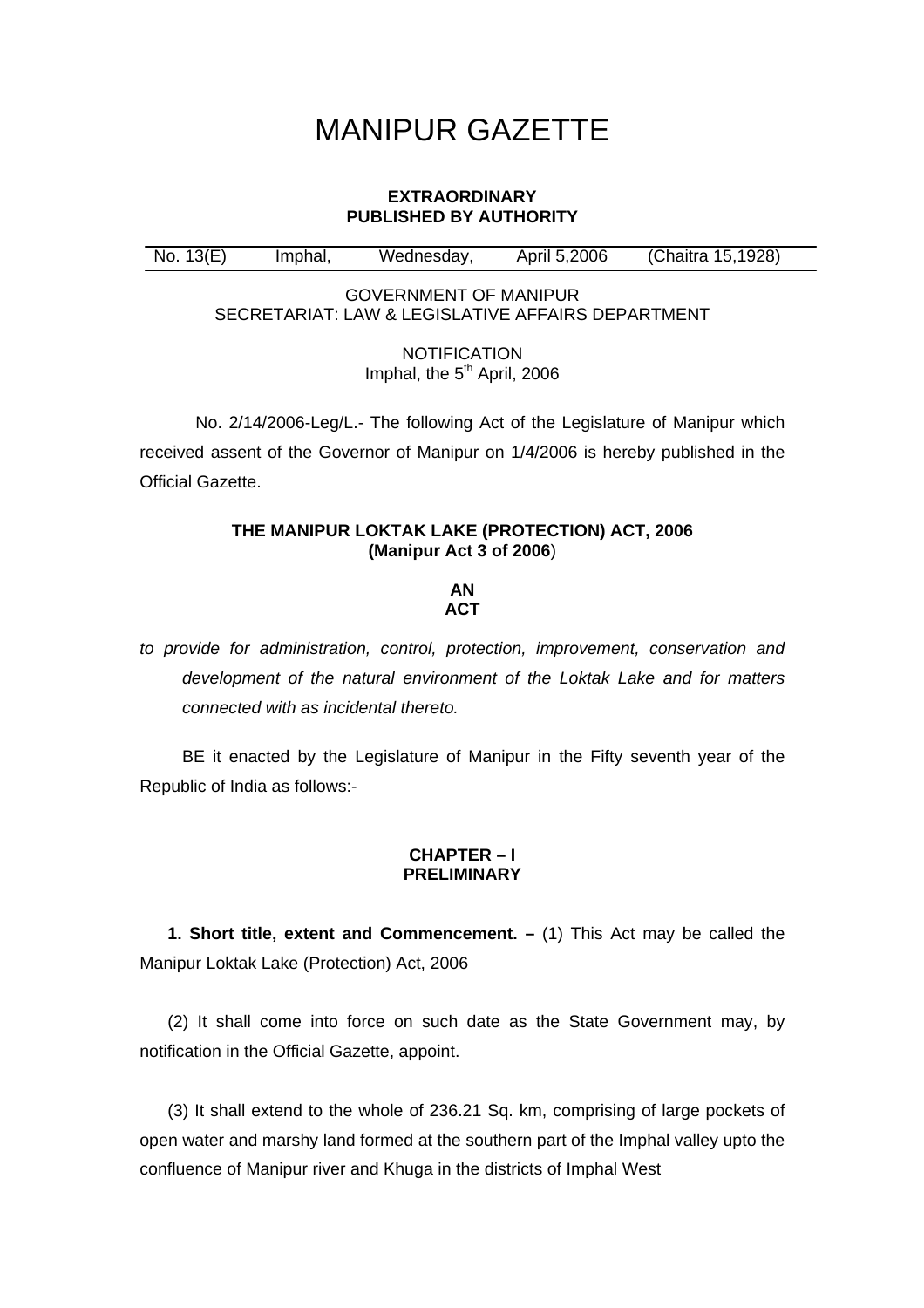and Bishnupur, Manipur located between 93 degree 46 minute & 93 degree 55 minute E-longitude and 24 degree 25 minute & 24 degree 42 minute N-latitude, The area is surrounded by the following Dag Nos.

| <b>Direction</b> | Dag  | <b>Sheet</b> | No. & Name of     | <b>District</b>  |
|------------------|------|--------------|-------------------|------------------|
|                  | No.  | No.          | Village           |                  |
| <b>North</b>     | 138  | 01           | 22/Naorem Utrapat | <b>Bishnupur</b> |
| Northeast        | 3078 | 04           | 85/Wangoitop      | Imphal West      |
| East             | 108  | 01           | 73/Hayel          | Imphal West      |
| Southeast        | 1209 | 02           | 68/Laphupat       | Imphal West      |
| South            | 1028 | 02           | 65/Wapokpi        | <b>Bishnupur</b> |
| Southwest        | 155  | 13           | 53/Moirang        | <b>Bishnupur</b> |
| West             | 2150 | 03           | 43/Thinungei      | <b>Bishnupur</b> |

 Provided that the Act shall not apply to the Keibul Lamjao National Park covering an area of 40 Sq. Km. and Takmu Fishery Farm covering an area of 5 Sq. Km.

## **2. Definitions: In this Act, unless the context otherwise requires:-**

- (a) "**Athaphum**" mean long strip of Phumdis in circular shape in floating condition, planted or cultured artificially for catching fish;
- (b) "**Authority**" means Loktak Development Authority constituted by the State Government under this Act;
- (c) "**Chairman**" means the Chairman of the Loktak Development Authority;
- (d) "**Lake**" means the Loktak Lake;
- (e) "**Loktak Lake**" means the Loktak Lake measuring an area of about 236.21 Sq. km;
- (f) "**Member**" means a member of the Loktak Development Authority and includes the Chairman;
- (g) "**Occupiers**" means a person who dwells in huts or houses on the phumdis or uses the phumdis;
- (h) "**Phumdis**" means heterogeneous mixture of vegetation, organic debris and soil in floating condition;
- (i) "**Prescribed**" means prescribed by rules made under this Act;
- (j) "**Sewage effluent**" means effluent from any sewage system or sewage disposal works and includes sludge from open drains;
- (k) "**State Government**" means the State Government of Manipur.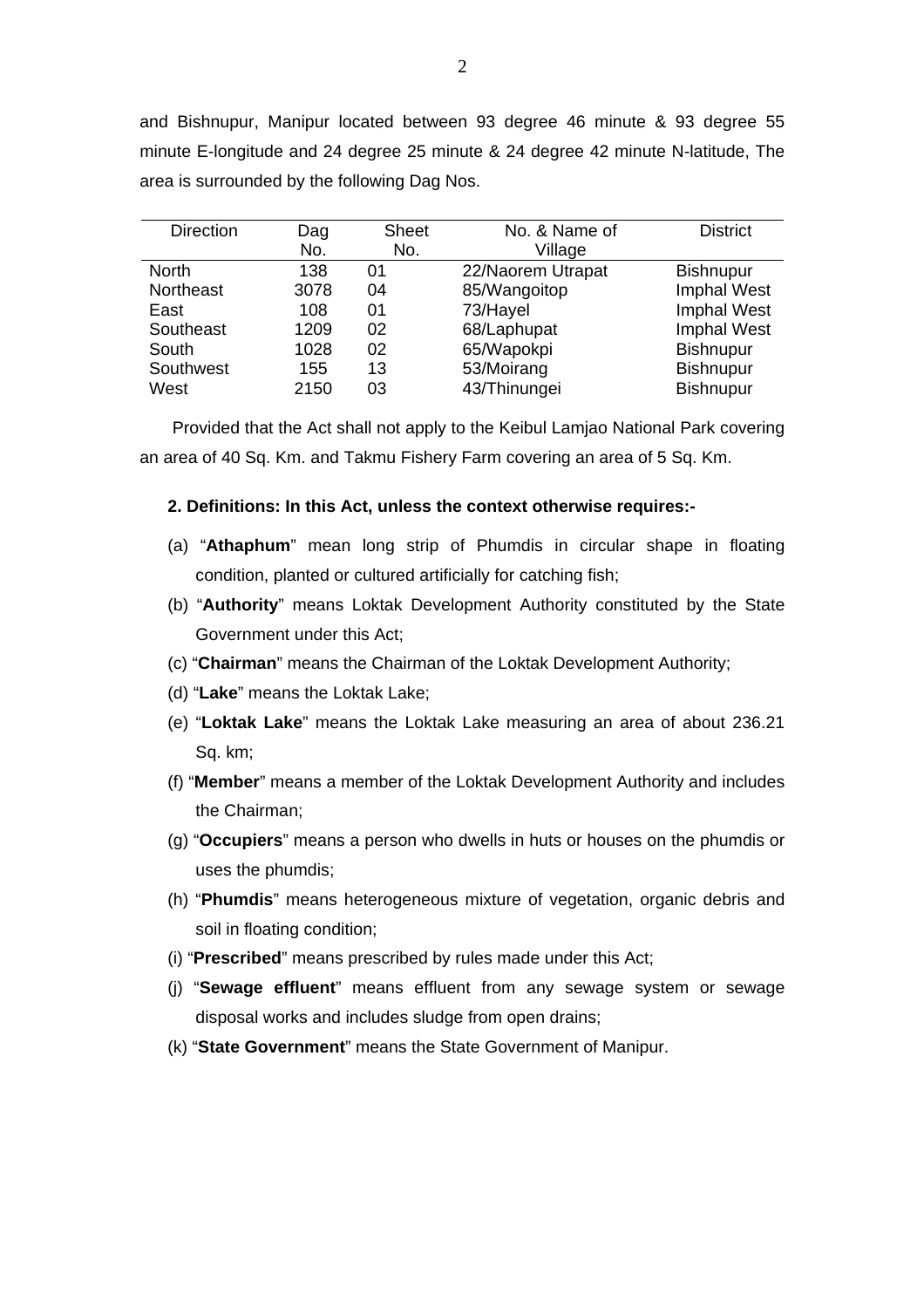**3. Division of Loktak Lake**- For the purpose of this Act, the Lake shall be divided into two zones, namely:-

(i) "Core Zone" which will be the No-Development Zone or Totally Protected Zone consisting 70.30 Sq. Km. surrounded by the following Sheet Nos:-

| <b>Direction</b> | Sheet No. | No. & Name of Village               | <b>District</b>  |
|------------------|-----------|-------------------------------------|------------------|
| <b>North</b>     | 01        | 76/Mayang Imphal                    | Imphal West      |
| Northeast        | 03        | 72/Hangul                           | Imphal West      |
| East             | 02        | 70/Phubakchao                       | Imphal West      |
| Southeast        | 02        | 70/Phubakchao                       | Imphal West      |
| South            |           | Keibul Lamjao National Park & Takmu | <b>Bishnupur</b> |
| Southwest        | 02        | 47/Sunusiphai                       | <b>Bishnupur</b> |
| West             | 03        | 44/Ningthoukhong                    | <b>Bishnupur</b> |
| Northwest        | 04        | 40/Khoijuman Khunou                 | <b>Bishnupur</b> |

(ii) "Buffer Zone" means the remaining area of the lake excluding Core Zone area.

**4. Prohibition of alienation of Loktak Lake**.- No part of Loktak Lake whatsoever standing within the Loktak Lake together with all additions thereto or alterations thereof which may be made after the commencement of this Act, shall be sold out or leased out or let out on hire or exchanged or mortgaged or otherwise transferred or conveyed or allotted or converted in any form whatsoever to any person or organization or society or agency or trust.

#### **CHAPTER – II**

## **REGULATIONS OF ACCESS TO LAKE RESOURCES**

**5. Previous approval of the Authority**. - (1) No person shall without the previous approval of the Authority obtain any lake resources or knowledge associated thereto for research or for commercial utilisation or for bio-survey and bioutilisation.

(2) No person shall, without the previous approval of the Authority, transfer the results of any research relating to take resources.

*Explanation*: - For the purpose of this section, "transfer" does not include publication of research papers or dissemination of knowledge of any seminar or workshop it such publications are as per guidelines issued by the State Government or Authority.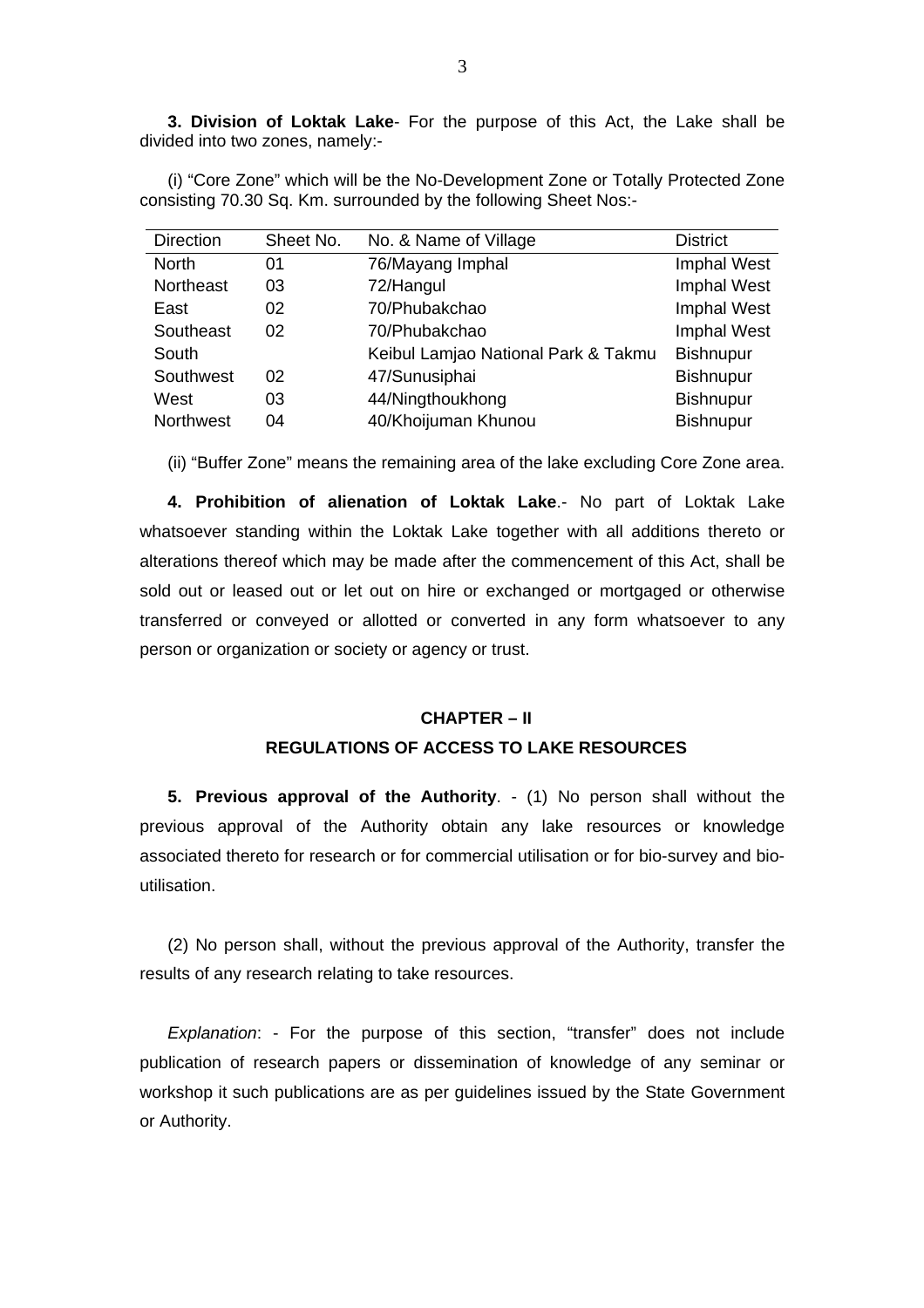## **CHAPTER – III**

## **LOKTAK DEVELOPMENT AUTHORITY**

**6. Constitution of Loktak Development Authority**:- The State Government shall, by notification in the Official Gazette constitute a body to be called the Loktak Development Authority to exercise such powers and functions conferred upon it under this Act. The Authority shall be a body corporate by its name having a perpetual succession and common seal and shall by the said name sue and be sued through its Member-Secretary.

#### **7. Composition of the Loktak Development Authority:-**

The Authority shall consist of the following members, namely-

| 1. | Chief Minister, Manipur                                                    | Chairman      |
|----|----------------------------------------------------------------------------|---------------|
| 2. | Minister (Forest & Environment)                                            | Vice-Chairman |
| 3. | Minister (Revenue)                                                         | Member        |
| 4. | Minister (Irrigation & Flood Control)                                      | Member        |
| 5. | Minister (Fisheries)                                                       | Member        |
| 6. | Minister (Tourism)                                                         | Member        |
| 7. | Minister (Power)                                                           | Member        |
| 8. | Member of Legislative Assembly, Nambol Assembly Constituency               | Member        |
| 9. | Member of Legislative Assembly, Oinam Assembly Constituency                | Member        |
|    | 10. Member of Legislative Assembly, Bishnupur Assembly Constituency        | Member        |
|    | 11. Member of Legislative Assembly, Moirang Assembly Constituency          | Member        |
|    | 12. Member of Legislative Assembly, Thanga Assembly Constituency           | Member        |
|    | 13. Member of Legislative Assembly, Kumbi Assembly Constituency            | Member        |
|    | 14. Member of Legislative Assembly Wangoi Assembly Constituency            | Member        |
|    | 15. Member of Legislative Assembly Mayang Imphal Assembly Constituency     | Member        |
|    | 16. Chief Secretary, Government of Manipur                                 | Member        |
|    | 17. Addl. Chief Secretary / Principal Secretary / Commissioner / Secretary |               |
|    | (Forest & Environment). Government of Manipur                              | Member        |
|    | 18. Commissioner/Secretary (Finance), Government of Manipur                | Member        |
|    | 19. Commissioner/Secretary (Planning), Government of Manipur               | Member        |
|    | 20. Commissioner/Secretary (Revenue), Government of Manipur                | Member        |
|    | 21. Commissioner/Secretary (Irrigation & Flood Control),                   |               |
|    | Government of Manipur                                                      | Member        |
|    | 22. Commissioner/Secretary (Power). Government of Manipur                  | Member        |
|    | 23. Commissioner/Secretary (Fisheries), Government of Manipur<br>Member    |               |
|    | 24. Secretary (Law), Government of Manipur.                                | Member        |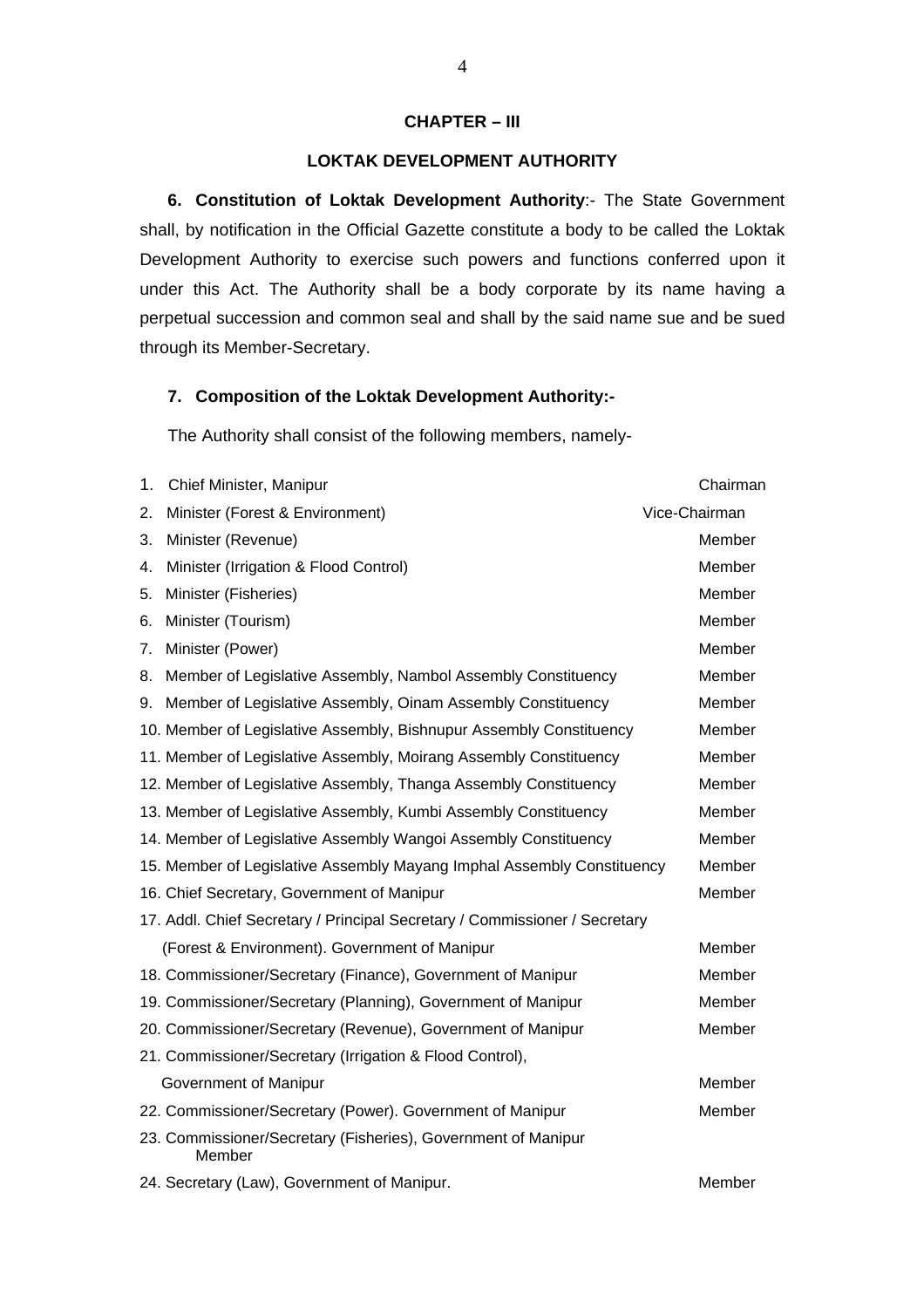| 25. Vice-Chancellor, Central Agriculture University, Manipur<br>or his representative | Member                  |
|---------------------------------------------------------------------------------------|-------------------------|
| 26. Deputy Commissioner, Bishnupur, Government of Manipur                             | Member                  |
| 27. Deputy Commissioner, Imphal West, Government of Manipur                           | Member                  |
| 28. Chief Engineer (Irrigation & Flood Control Department)<br>Government of Manipur   | Member                  |
| 29. Chief Engineer (Power), Government of Manipur                                     | Member                  |
| 30. Principal Chief Conservator of Forest, Government of Manipur                      | Member                  |
| 31. Director (Tourism), Government of Manipur                                         | Member                  |
| 32. Director (Fisheries), Government of Manipur                                       | Member                  |
| 33. Director (Settlement), Government of Manipur                                      | Member                  |
| 34. Chief Engineer, National Hydro-electric Power<br>Corporation Limited, Loktak      | Member                  |
| 35. Senior Scientific Officer (Ecology & Environment),<br>Government of Manipur       | Member                  |
| 36. Project Director, Loktak Development Authority                                    | <b>Member Secretary</b> |

37. 3 (three) non Official members to be nominated by the Government

 **8. Terms and Conditions of Services of Non-official Members**:- The terms of office and conditions of service of the non-official member of the Authority shall be such as may be prescribed by the State Government.

**9. Resignation**:- (i) A non official Member may at any time, by writing under his hand addressed to the Chairman of the Authority, resign his office.

 (ii) The Authority shall, as soon as, it is received, inform such resignation to the State Government.

**10. Removal of Members**:- The State Government may remove from the Authority any member who, in its opinion, has –

- (a) been adjudged as an insolvent, or
- (b) been convicted of an offence which involves moral turpitude; or
- (c ) become physically or mentally incapable of acting as a member, or
- (d) so abused his position as to render his continuance in office detrimental to the public interest; or
- (e) acquired such financial or other interest as is likely to affect prejudicially his functions as a member.

## **11. Meetings of the Authority**:-

- (i) The Authority shall meet at such time and place and observe such Rules of procedures in regard to the transaction of business at its meeting (including the quorum at its meeting) as may be prescribed.
- (ii) The Chairman of the Authority shall preside over the meetings of the Authority.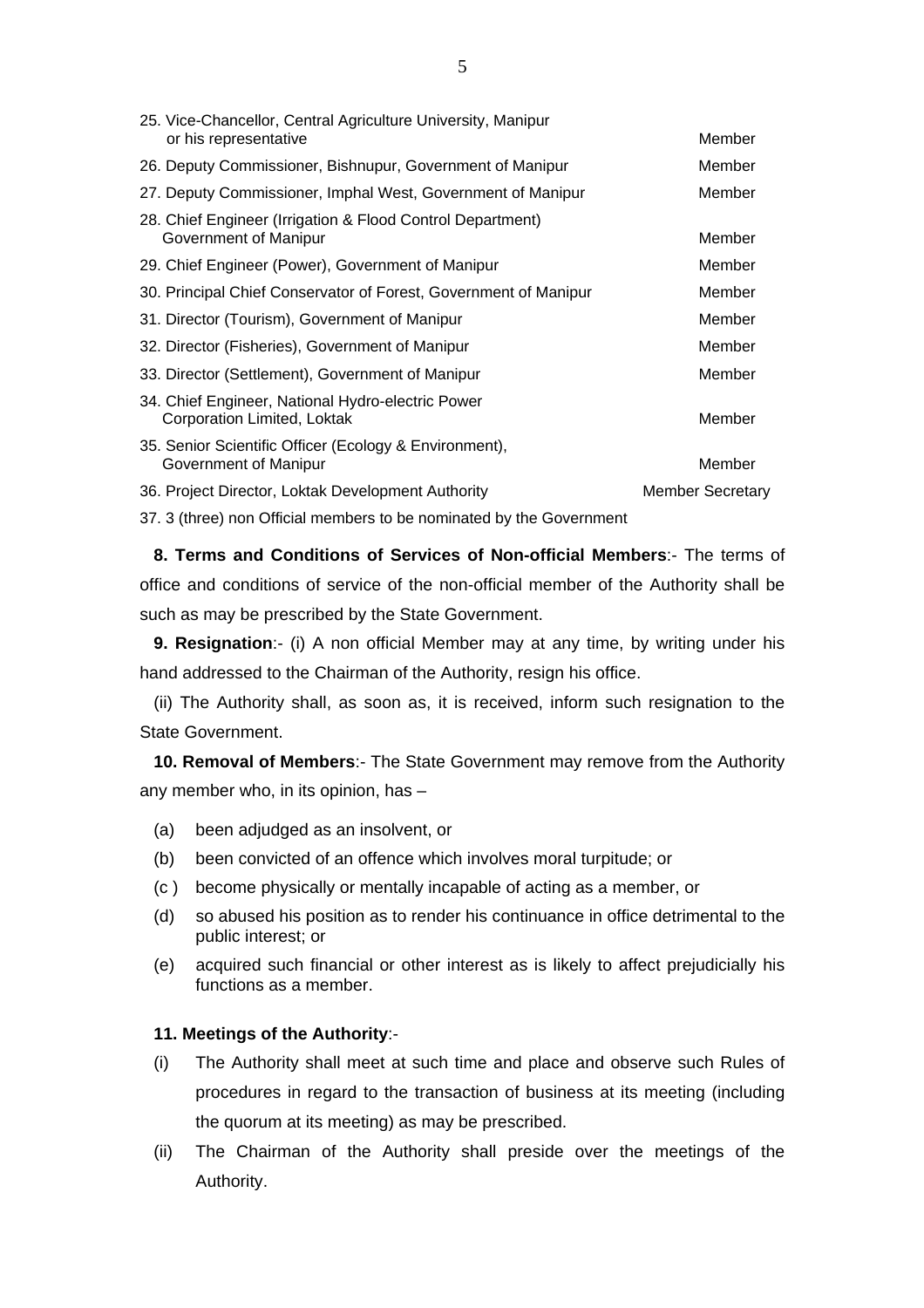- (iii) If for any reason, the Chairman is unable to attend any meeting of the Authority, the Vice-Chairman shall preside over the meeting.
- (iv) If at a meeting, neither the Chairman nor the Vice-Chairman is present, any member of the Authority chosen by the members present at the meeting shall preside over meeting.
- (v) All questions which come before any meeting of the Authority shall be decided by a majority of votes of the members present and voting and in the event of equality of votes, the Chairman or, in his absence, the person presiding, shall have an exercise a second or casting vote.
- (VI) Every member who is in any way, whether directly, indirectly or personally, concerned or interested in a matter to be decided at the meeting shall disclose the nature of his concern or interest and after such disclosure, the member concerned or interested shall not attend that meeting.
- (vii) No act or proceeding of the Authority shall be invalidated only by reason of :
	- (a) Any vacancy in, or any defect in the constitution of the Authority,
- or (b) Any defect on the appointment of a person acting as a Member **or** or
	- (c) Any irregularity in any procedure of the Authority not effecting the merits of the case.

**12. Filling up of Vacancies**:- Vacancies of non-official members of the Authority shall be filled up by the State Government for the remaining period of the term.

**13. Travelling Expenses etc**:- The non official members of the Authority shall be entitled to receive from the Loktak Lake Development Fund such travelling and sitting allowances as may be prescribed.

**14. Officers and Employee of the Authority**:- (1) The State Government shall appoint a person to be the Project Director of the Authority, possessing such experience and qualifications as may be prescribed to exercise such powers and perform such duties under the Authority:

(2) The Authority may, with the prior approval of the State Government, appoint such number of other officers and other employee, on such terms and conditions including the salaries and allowances payable thereof, as may be prescribed as it considers necessary for the efficient discharge of its functions under this Act.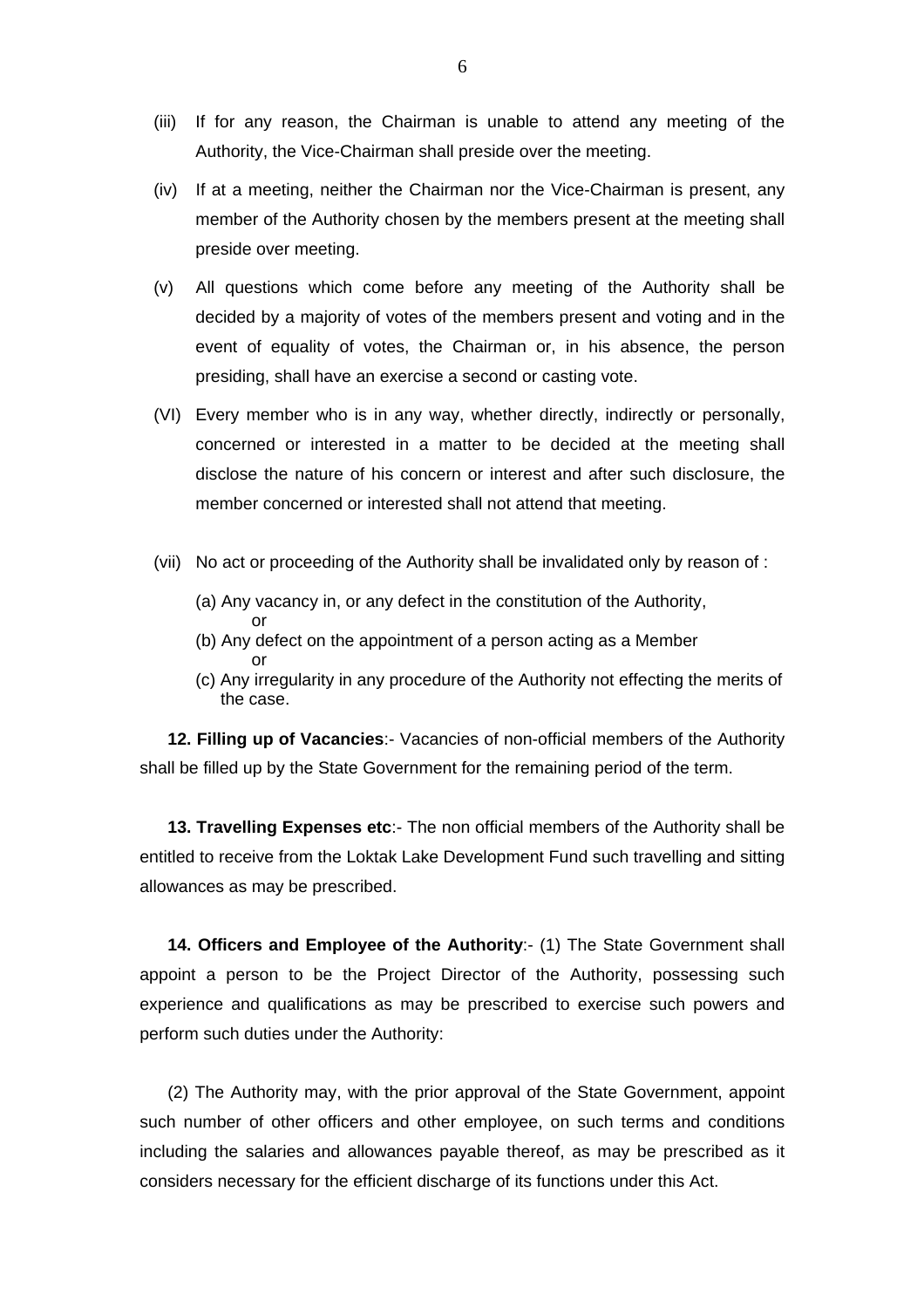**15. Authentication of orders and decisions of Authority**:- All order and decisions of the Authority shall be authenticated by the signature of the Chairman or any other member authorized by the Chairman in this behalf and all other instrument executed by the Authority shall be authenticated by the Member-Secretary.

**16. Expenses of the Authority**:- All expenses of the Authority including the salaries and allowances payable to the officers and other employee shall be defrayed from the Loktak Lake Development Fund created under section 25 of this Act.

## **CHAPTER – IV**

## **FUNCTIONS AND POWERS OF THE AUTHORITY**

**17. Power and functions of the Authority**:- Subject to such rules as may be made under this Act, the powers and duties of the Authority shall be –

- (a) to administer the affairs of the Loktak Lake and to protect and improve the natural environment of lake;
- (b) regulate by granting of approvals or otherwise requests for commercial utilization or bio-survey and bio-utilisation of any lake resources; and
- (c) to do such other things as may be incidental or conducive to the efficient administration for protection and improvement of the lake.

**18. Delegation of powers by the Project Director** :- The Project Director, may, with the prior approval of the Authority, by general or special order assign duties or functions under this Act or Rules, made the under to any officer of the Authority.

**19. Prohibition of the following activities within the Buffer Zone :-** The following activities are prohibited within the Buffer Zone, namely-

- (i) Setting up of new industries and expansion of existing industries.
- (ii) Setting up and expansion of fish processing units.
- (iii) Setting up and expansion of units, mechanisms for disposal of wastes and effluents.
- (iv) Discharge of untreated wastes and effluents from industries, cities or towns and other human settlements.
- (v) Dumping of city or town waste for the purpose to land filling.
- (vi) Land reclamation, bunding or disturbing the natural course of drainages, lake water with similar obstructions except those required for control and erosion and maintenance or cleaning of waterways.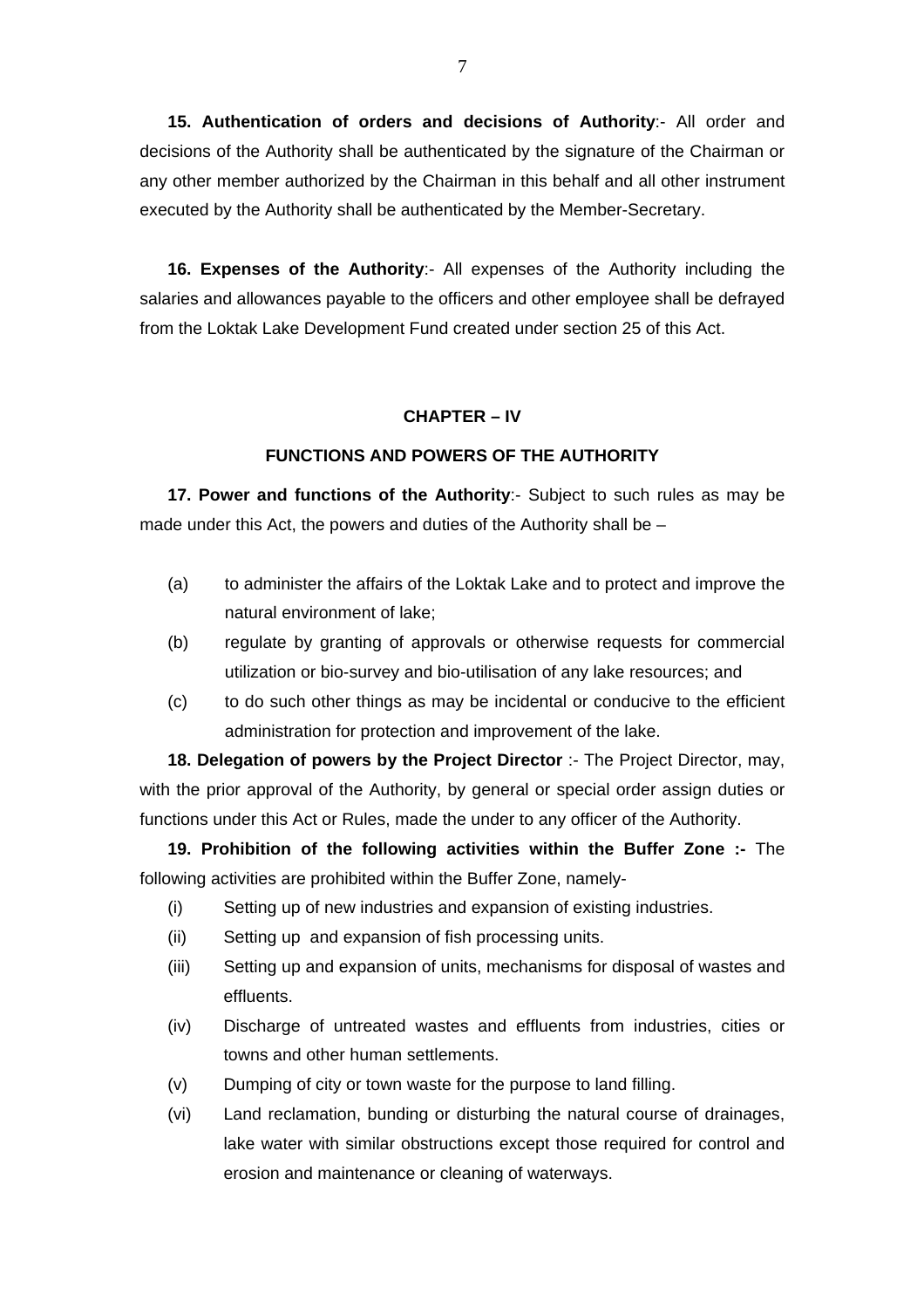- (vii) Construction activities in ecologically sensitive areas as specified in the notification, and
- (viii) Dressing or altering of hills, natural features including landscape drainage for beautification, recreational and other such purposes.

**20. Prohibition of certain activities in Core Zone** :- No person or occupier shall

- (i) discharge or emit any sewage or domestic waste into the lake;
- (ii) plant or cultivate athaphum;

–

- (iii) deposit or fix any stones, bamboo, log, net etc., into the lake for the purpose of rearing fish;
- (iv) build any hut or house on phumdis inside the lake.
- (v) engage in athapum-fishing in the lake;
- (vi) use any fishing feeds and pesticides into the lake; except with the prior permission of the authority constituted under this Act.

**21. Power of entry and inspection :-** Subject to the provisions of this Act any persons empowered by the State Government or the Authority in this behalf shall have right to enter, at all reasonable times with such assistance as he considers necessary, any place;

- (a) For the purpose of performing any of the functions of the State Government/ Authority entrusted to him;
- (b) For the purpose of determining whether and if so in what manner any such functions are to be performed or whether any provision of this Act or the rules made thereunder or any notice, order direction or authorization served, made, given or granted under this Act is being of has been complied with;
- (c) For the purpose of examining and testing any equipment, industrial, plant, record, register, document or any other material object or for conducting a search of any building in which he has reason to believe that an offence under this Act or the rules made thereunder has been or is about to be committed and for seizing any such equipment, industrial plant, record, register, document or other material object if he has reasons to believe punishable under this Act or the rules made thereunder or that such seizure is necessary to prevent or mitigate environmental pollution of the Lake;
- (d) Every person carrying on any industry, operation or process or handling any hazardous substance shall be bound to render all assistance to the person empowered by the State Government / Authority under this section for carrying out the functions under that section.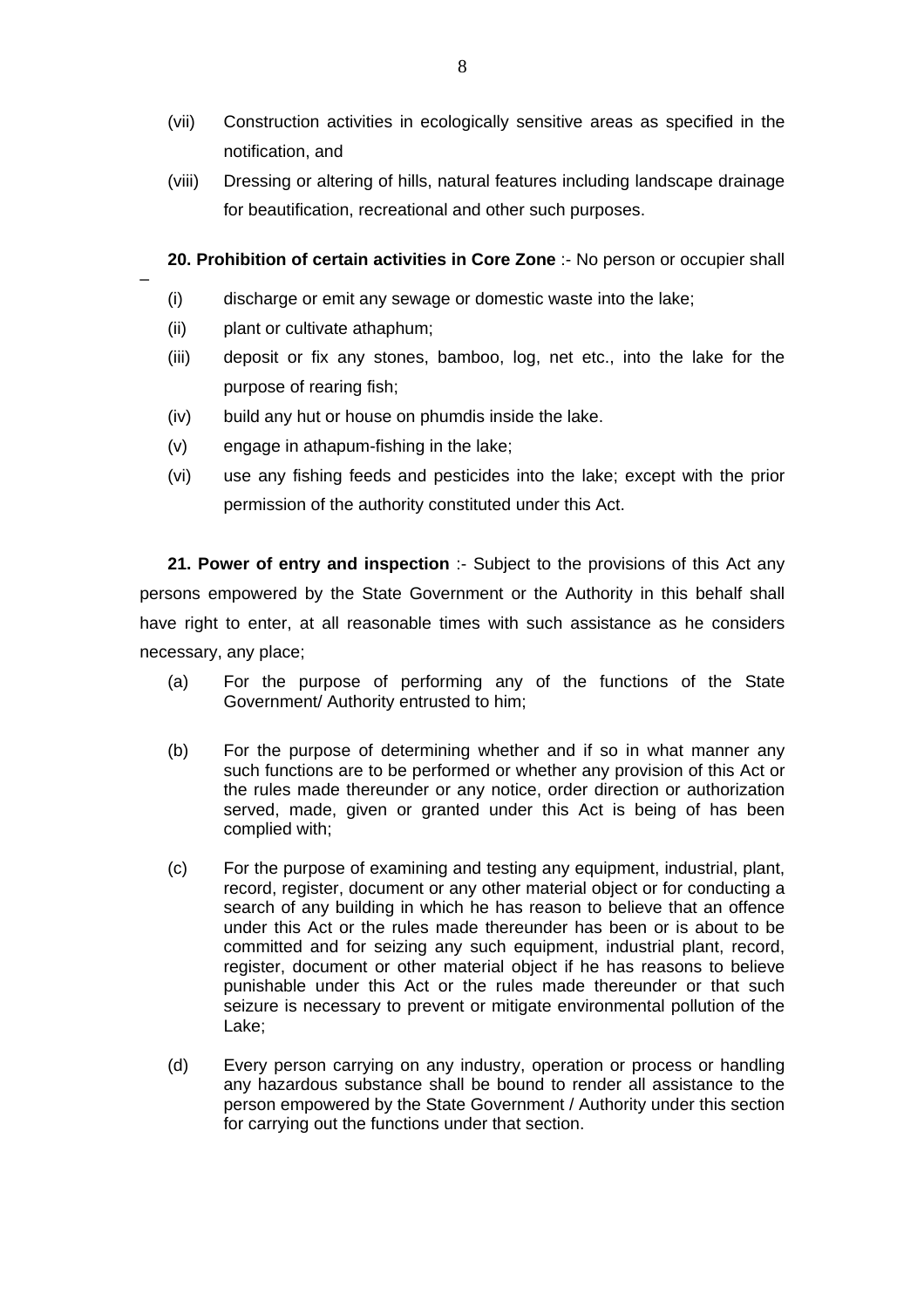## **CHAPTER – V**

## **STEERING COMMITTEE AND ITS FUNCTIONS**

**22. Constitutions of Steering Committee**:- The Authority may constitute a Committee called Steering Committee consisting of the following members-

| 1. Chief Secretary; Government of Manipur                                                                                         | Chairman |
|-----------------------------------------------------------------------------------------------------------------------------------|----------|
| 2. Addl. Chief Secretary/Principal Secretary/<br>Commissioner/Secretary (Forest & Environment),<br>Government of Manipur          | Member   |
| 3. Principal Secretary (Finance): Government of Manipur                                                                           | Member   |
| 4. Commissioner / Secretary (Planning), Government of Manipur Member                                                              |          |
| 5. Commissioner / Secretary (Irrigation & Flood Control),<br>Government of Manipur                                                | Member   |
| 6. Representative of the Secretary, Ministry of Environment &<br>Forest, Government of India, New Delhi.                          | Member   |
| 7. Not more than 3 (Three) Officials or consultants to be nominated<br>to the committee by a regulation of the Steering Committee | Member   |
| 8. Project Director, Loktak Development Authority                                                                                 | Convenor |

**23. Function of the Steering Committee:-** Subject to such rules as may Be made

under this Act, the function of the Steering Committee shall be to –

- (a) co-ordinate the activities of the concerned department at the Government level
- (b) formulate policy matters particularly financial matters for smooth functioning of the Authority and management of the lake
- (c) finalize works to be taken up
- (d) facilitate timely release of fund, etc.

# **CHAPTER – VI**

# **FINANCE ACCOUNTS AND AUDIT OF THE AUTHORITY**

 **24. Grant from the state Government:-** The State Government may, after due appropriation made by the State Legislature by law in this behalf , pay to the Authority by way of grants such sums of money as the State Government may think fit for being utilized for the purposes of Act.

**25. Loktak Lake Development Fund :-** (1) The Authority shall establish a fund to be called "Loktak Lake Development Fund" there shall be credited thereto –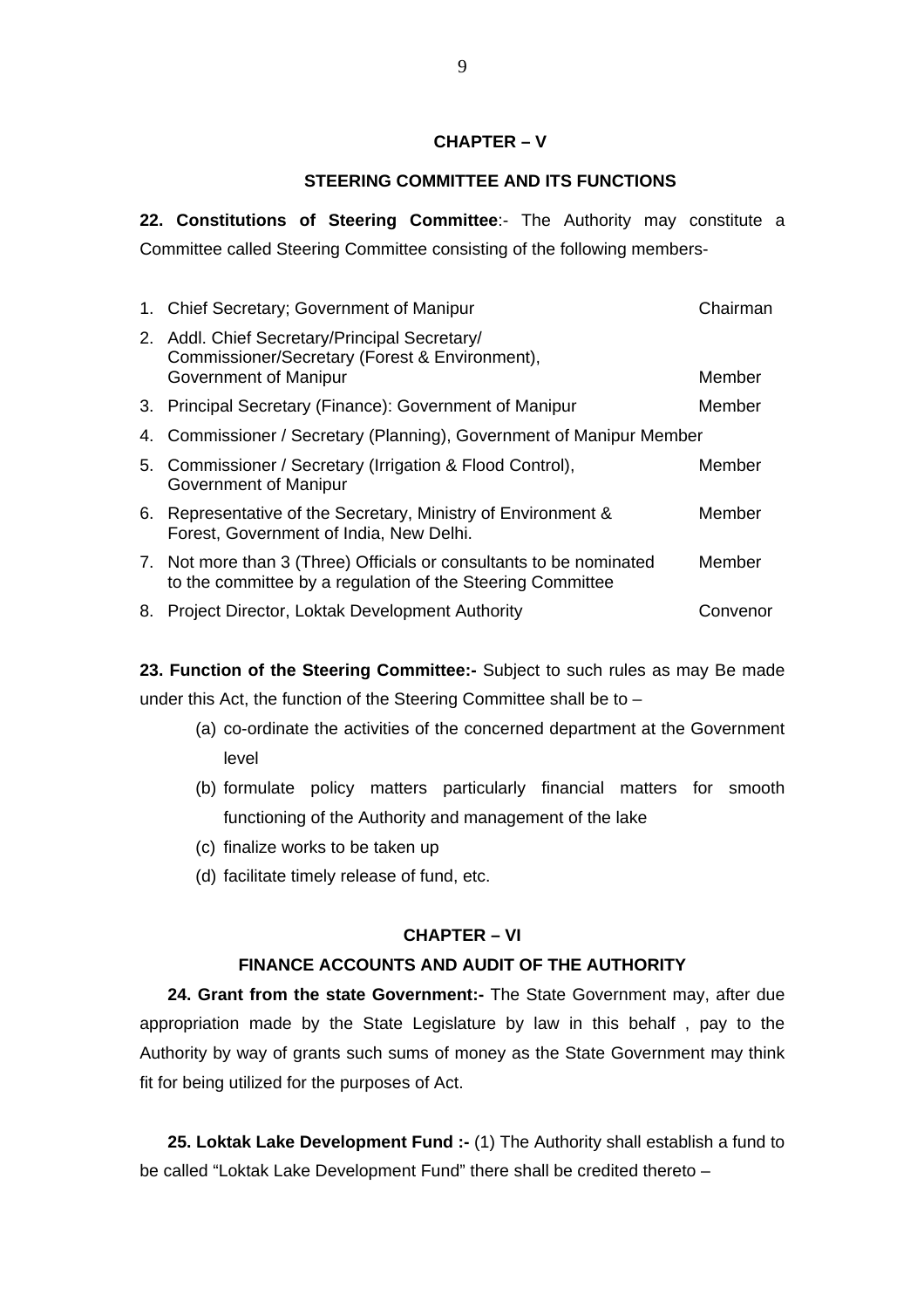- (a) all sum money gives as grants by the State Government under section 24;
- (b) Any grants or donations that may be made to the Authority by any other person/institution including external funding agencies / Central Government for the purposes of this Act.

(2) The Loktak Lake Development fund shall be applied for meeting any other expenses, which are required to be met by the Authority.

**26. Preparation of annual report :-** The Authority shall prepare, in such form and at such time in each Financial Year as may be prescribed, its annual report, giving a full account of its activities during the previous financial year, and submit a copy thereof to the State Government.

**27. Maintenance of accounts and audit :-** The accounts of the Authority shall be maintained and audited in such manner as may, in consultation with the Accountant General of the State, be prescribed and the Authority shall furnish to the State Government before such date as may be prescribed, its audited copy of accounts together with Auditor's report thereon.

**28. Laying of annual report and auditors report on the Table of the House :-** The State Government shall cause the Annual report and Auditor's report to be laid as soon as may be after they are received, before the House of State Legislature.

#### **CHAPTER – VII MISCELLENOUS**

**29. Power of the State Government to take measures to protect and improve the natural environment of the lake :-** Subject to provisions of this Act, the State Government shall have the power to take all such measures as it deems necessary or expedient for the purpose of protecting and improving the natural environment of the lake.

**30. Power to give directions :-** Notwithstanding anything contained in this Act, the State Government may, in the exercise of its powers and performances of its functions under this Act, issue such directions in writing to any person, officer or any authority and such person, officer or authority shall be bound to comply with such directions.

**31. Right to fisheries :-** The Authority may, with the approval of the State Government and by notification in the Official Gazette, declare any part of the Lake, to be a fishery, and no right in any fishery so declared shall be deemed to have been acquired by any person or group of persons, either before or after the commencement of this Act, except as provided in the rules framed under this Act.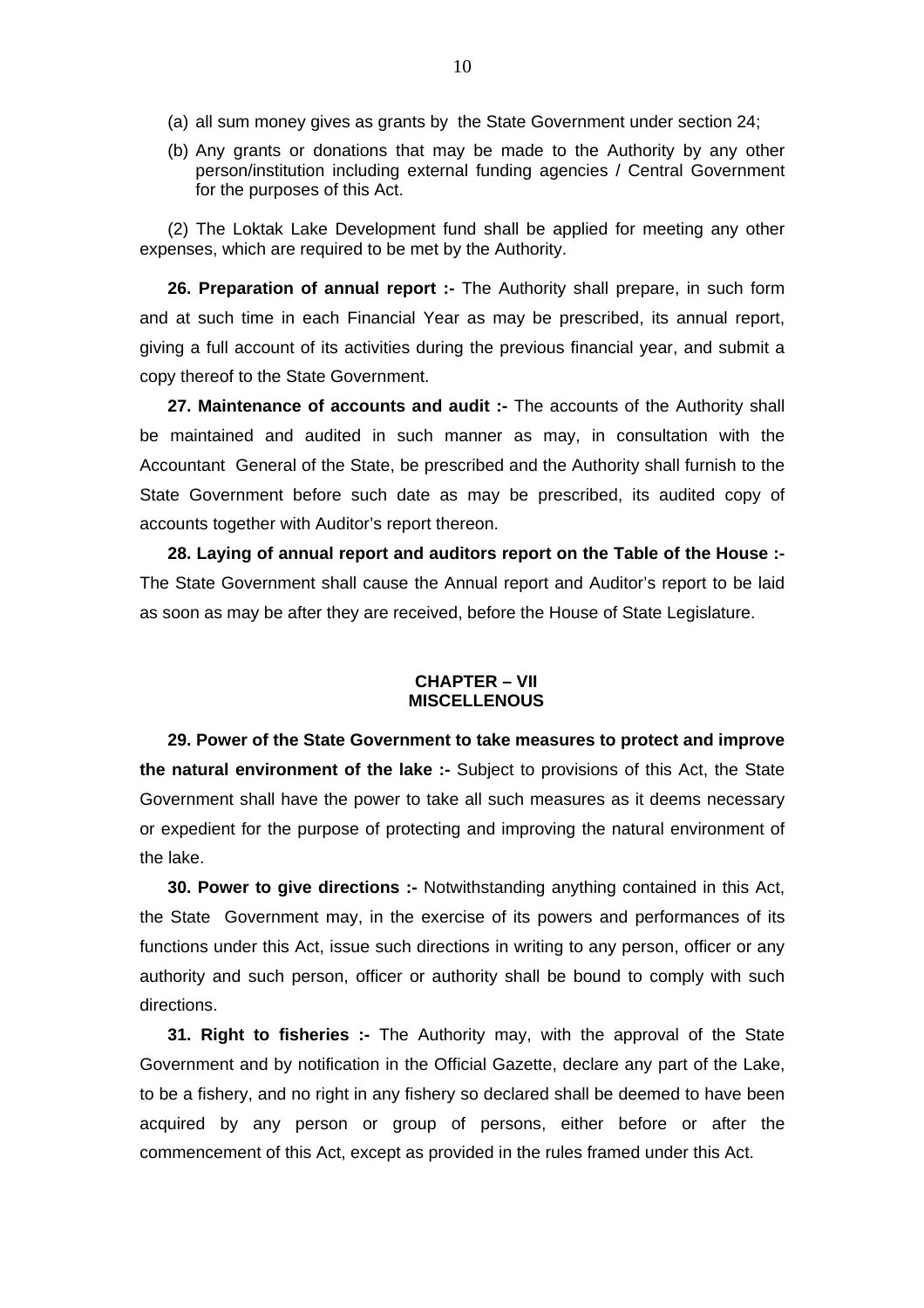**32. Officers to be deemed public servants :-** All persons empowered to exercise powers and duties under this Act shall be deemed to be public servant within the meaning of Section 21 of the Indian Penal Code, 1866 (XLV of 1860).

**33. Protection of Action taken in good faith :-** No suit, prosecution or other legal proceeding shall lie against the State Government or any officer or other employee of the State Government or the authority constituted under this Act or any member , officer or other employee of the authority for anything which is in good faith done or intended to be done under this Act.

**34. Development under plan Scheme etc :-** The Authority shall, subject to previous sanction of the State Government, be competent to undertake and execute plans, Scheme protection and improvement relating to or in connection with the matter to be financed wholly or partly by the State Government or any other funding Agency.

#### **35.General superintendence and direction of this State Government :-**

(1) Notwithstanding any other provisions of this Act, the State Government shall have superintendence, and direction and control over the Authority in relation to the affairs and maintenance of the Lake.

(2) The Forest and Environment Department of the Government of Manipur shall be Nodal Department.

**36. Non-application of the Act :-** The provisions of this Act shall not apply to the Department of Power, State Government of Manipur dealing with electricity generation in pursuance of any Memorandum of Agreement or similar agreement entered into between the Department of Power and the National Hydro-electric Power Corporation Limited or any similar establishment.

**37. Powers of State Government to make rules :-** (1) The State Government may, by notification in the Official Gazette, make rule for carrying out the purposes of this Act.

(2) In particular and without prejudice to the generality of the foregoing power, such rules may provide for –

(a) all matters expressly required or allowed by this rules;

(b) any other matter which is required to be or may be prescribed.

(3) Every rule made under this Act by the State Government shall be laid as soon as may be after it is made, before the House of Manipur Legislative Assembly, while it is in session, for a total period of thirty days which may be comprised in one session or in two or more successive sessions, and if, before the expiry of the session immediately following the session or the successive sessions aforesaid, the House agrees in making any modification in the rule, or the House agrees that the